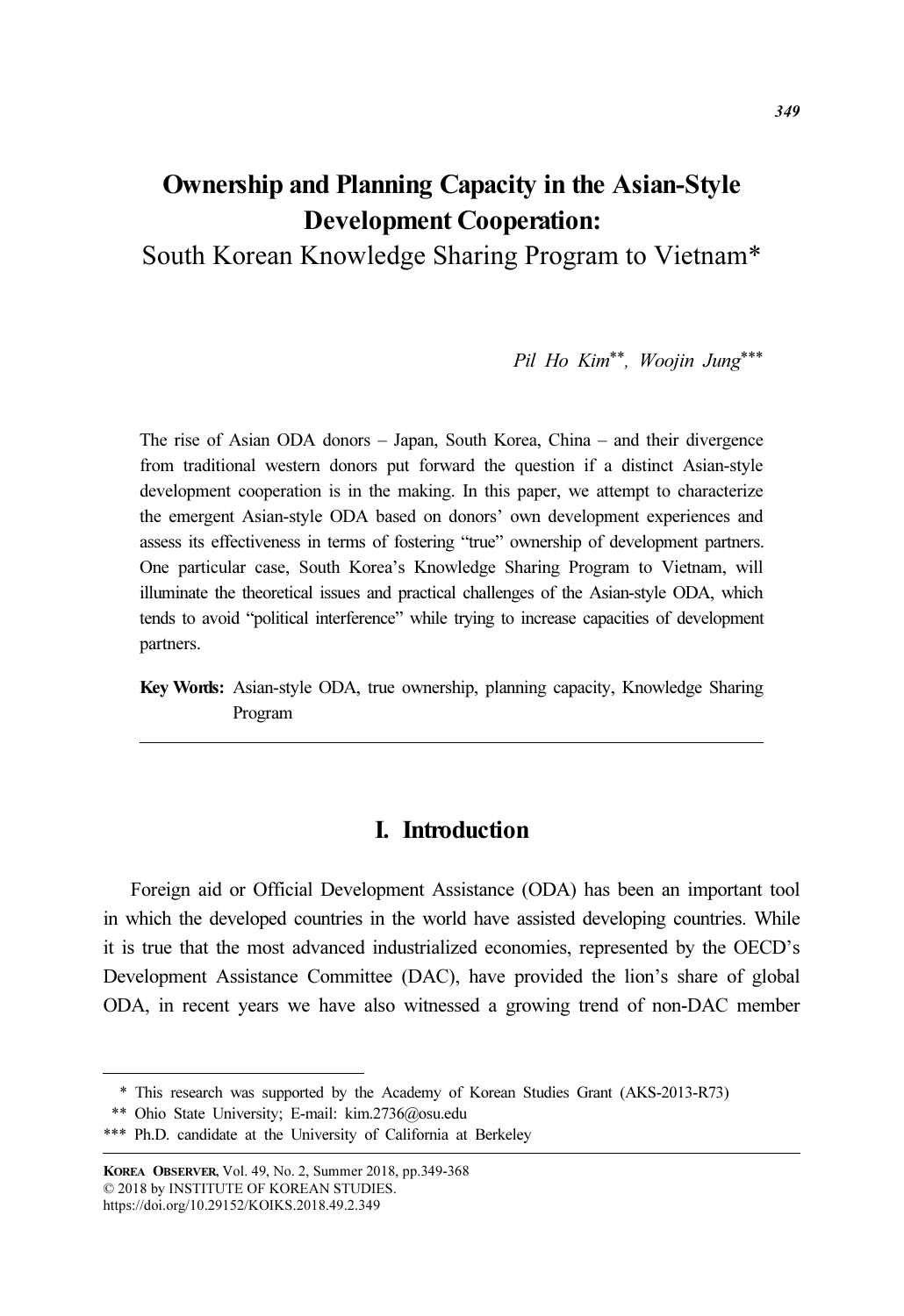countries providing ODA to developing countries. Some of the emerging donors prefer the term South-South cooperation to foreign aid or development assistance, signaling that their approach differs from that of the traditional donors in the OECD/DAC.

Upon closer inspection, however, it appears that the relevant comparison is not between traditional and emerging donors, but between Western and Asian donors. In quantitative terms, these differences focus on the geographical and sectoral allocation of aid; in qualitative terms, some of the Asian donors are trying to export their own development experience to recipient countries and to use aid for promoting regional integration. Aid agencies most closely associated with Asian or Western donors – the Asian Development Bank and the World Bank, respectively – also appear to follow different norms and practices (Stallings and Kim 2017, 12-23).

What brings us to consider this East-West distinction is the proclivity of Western traditional donors to make aid conditional upon reforms toward good governance, which has not only largely failed to promote the proactive role of the state in guiding socioeconomic transformation, but also been unable to sustain domestic commitments crucial for such reforms.1 Against this backdrop, we suggest that an Asian perspective on appropriate governance and the resulting style of development cooperation merit attention. Asian donors hold diverging views and priorities from those of the conventional aid providers on such issues as economic growth and poverty reduction, bureaucratic efficiency and democratic legitimacy, national sovereignty as opposed to foreign interference, and the relationship between the state and the market. In sum, the Asian donors of China, Japan, and South Korea (henceforth Korea):

- (1) prioritize national economic growth over poverty reduction
- (2) focus more on building economic infrastructure rather than social infrastructure
- (3) are less concerned with recipient countries' democratic legitimacy and "good governance" than their bureaucratic capacity and efficiency (Fritz and Menochal 2007, 537-538)<sup>2</sup>
- (4) claim respect for the national sovereignty of the recipients and maintain non-interference aid policy.<sup>3</sup>

<sup>1.</sup> A majority of small-N studies points out disappointing results of aid strategies based on the good governance concept (Grindle 2011).

<sup>2.</sup> There is of course a significant difference among the Asian donors regarding good governance as a global norm for ODA. See Stallings and Kim (2017) for further discussion.

<sup>3.</sup> In the White Paper on foreign aid policy, the Chinese government lists "Imposing no political conditions" as one of the basic features of its foreign aid policy, insisting "China never uses foreign aid as a means to interfere in recipient countries' internal affairs or seek political privileges for itself" (PRC 2011).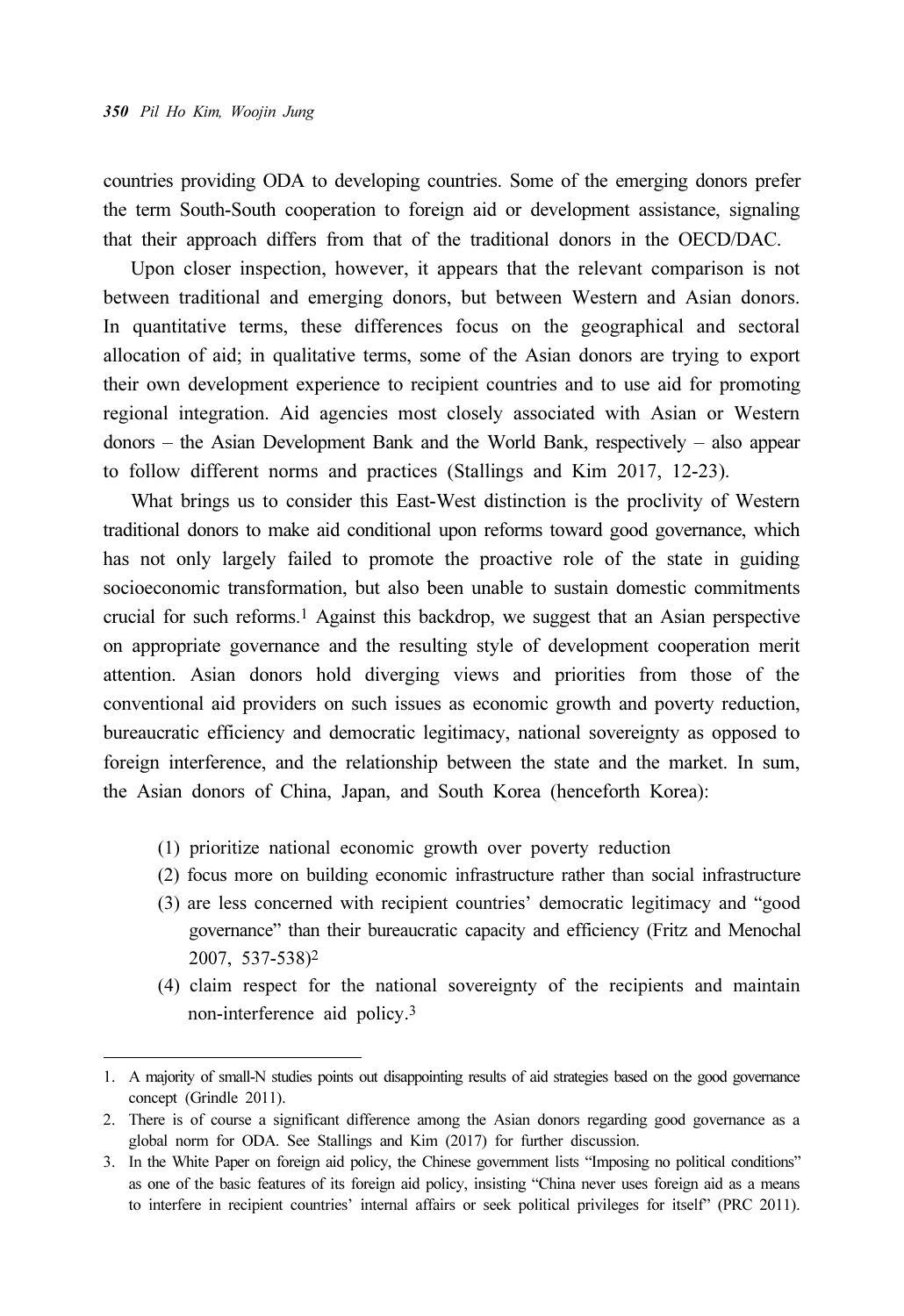It should be noted that the three Asian donors have their differences as well. Japan is a founding member of the OECD/DAC, which Korea joined recently. Both are more bound by the global norms of ODA than China, who advocates for the South-South cooperation as an alternative to traditional ODA. Nonetheless, the potentially illuminating commonality of these three Asian donors is their own development experience. State-guided East Asian economic development presents an alternative to Western neoliberal, pro-market approach (Amsden 1989; Kohli 2004; Khan 2008). In this paper, we would like to shed light on the Asian style of ODA in terms of how the donor's development experience affects its ODA policy toward the recipients. We chose Korea, the smallest among the three East Asian donors, since it is trying to distinguish itself from the bigger donors by playing up its development experience, which has been touted as a major turnaround from an ODA recipient to a donor. The Korean success story highlights the importance of country ownership and long-term, strategic economic planning in receiving ODA and using it as a catalyst for development. Korea is eager to turn its success story into lessons to 'diffuse' to other countries, especially those in Southeast Asia.

Vietnam is arguably the best candidate to be the next Korea in Southeast Asia. It is one of the top recipients of Korean ODA, including the policy consultation program for government reforms and economic development known as the Knowledge Sharing Program (KSP). The close relationship forged through the KSP between the two countries' planning authorities affirms the priorities of the Asian-style development cooperation: ownership and strategic planning that deliver economic growth. In this setup of bilateral partnership, democracy and good governance may well take a backseat in the development agenda of an authoritarian yet capable state such as Korea in the 1960-80s and Vietnam since the mid-1980s. In other words, the authoritarian developmental state may still be a viable option in the twenty-first century Vietnam just as it was in the twentieth century Korea.

In this paper, we first discuss theoretical issues regarding the Asian-style ODA, focusing on the concepts of ownership and capacity development in particular. We then take a look at the joint effort between Korea and Vietnam to consolidate this Asian-style development practice of the KSP. In 2009, economic bureaucracies from both countries agreed that the most important core of Korean development experience was economic planning, and put the focus of the KSP squarely on Vietnam's ten-year development strategy and five-year implementation plan. We will assess the effectiveness of this approach to the bilateral development cooperation, and what implications the rise of the Asian-style ODA holds.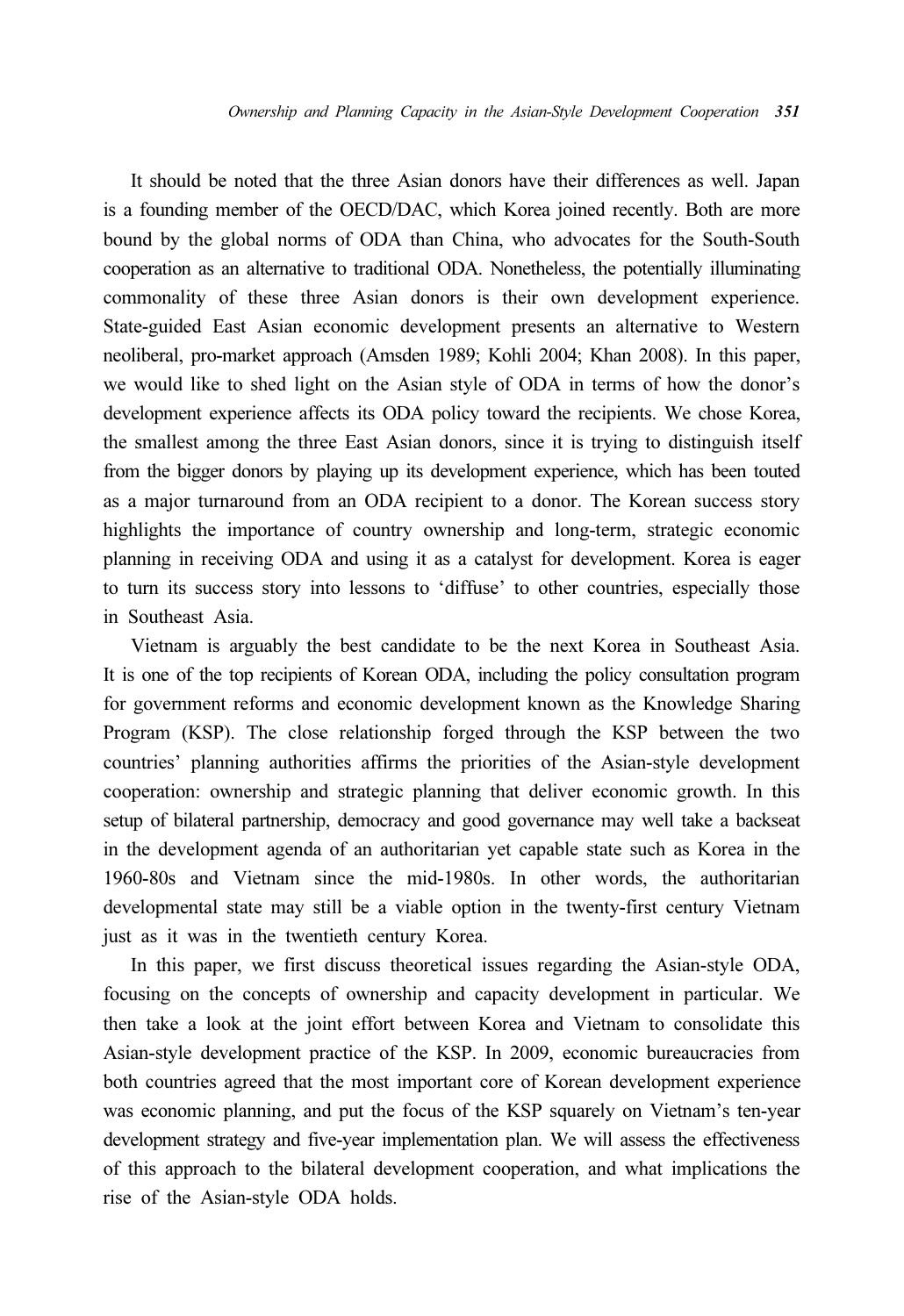### II. "True" ownership and planning capacity

Eberlei (2001, 11) defines ownership in terms of popular participation, in which the majority of the partner country's population or its representatives take part in the formation and/or implementation of a national development strategy. This is different from the IMF's definition, which assumes that the partner country's officials are to carry out development policies for their national interest. The potential conflict of interests between the state elite and the popular mass is a question at the heart of aid effectiveness discourse, not to mention the ideal of democratic legitimacy. Then again, East Asian experiences in the last century, as exemplified by the likes of Korea, Taiwan, and Singapore, attest to the compatibility of authoritarianism and developmental success.

A solution to this sort of conundrum may be found in the operational aspect of ownership, rather than in the abstract definition of the term. Whether it is over an object or a process, ownership does not necessarily mean complete authority despite involving the responsibility to take final decisions; ultimately, it is subject to social control in the broad sense. In practice, ownership is spread across such different dimensions as the levels of (1) a sense of national purpose, (2) intellectual conviction of key policymakers, (3) support from the top political leadership, and (4) visible efforts of consensus-building among various constituencies (Kim, Kim, and Kim 2013, 318).

All these dimensions are, unfortunately, difficult to operationalize and measure so as to objectively assess the strength of ownership, which might have given donors one more excuse for paying "inadequate attention to the preferences of the government or project beneficiaries" despite the commonly held belief of ownership being "essential to the success and sustainability of development method" (Van de Walle and Johnston 1996, 54-55). The Paris Declaration made a significant progress by putting forth the "national development plan" as the indicator of the ownership principle, and Accra and Busan followed its suit by laying emphasis on inclusive ownership. Yet there is plenty of skepticism about whether the plans like Poverty Reduction Strategy Papers (PRSPs), underpinned by the Western approach to ODA, actually promotes ownership or not (Dijkstra, 2011). Meanwhile the Asian donors, whose experiences with regard to national development plans should make them an authority on this very issue, started taking their own approaches toward ownership, in theory as well as in practice.

A major breakthrough in the conceptualization of ownership was made by Japanese researchers, who found a touchstone to distinguish between "true" and "nominal" ownership. True ownership, according to them, "should mean the *capacity* of a developing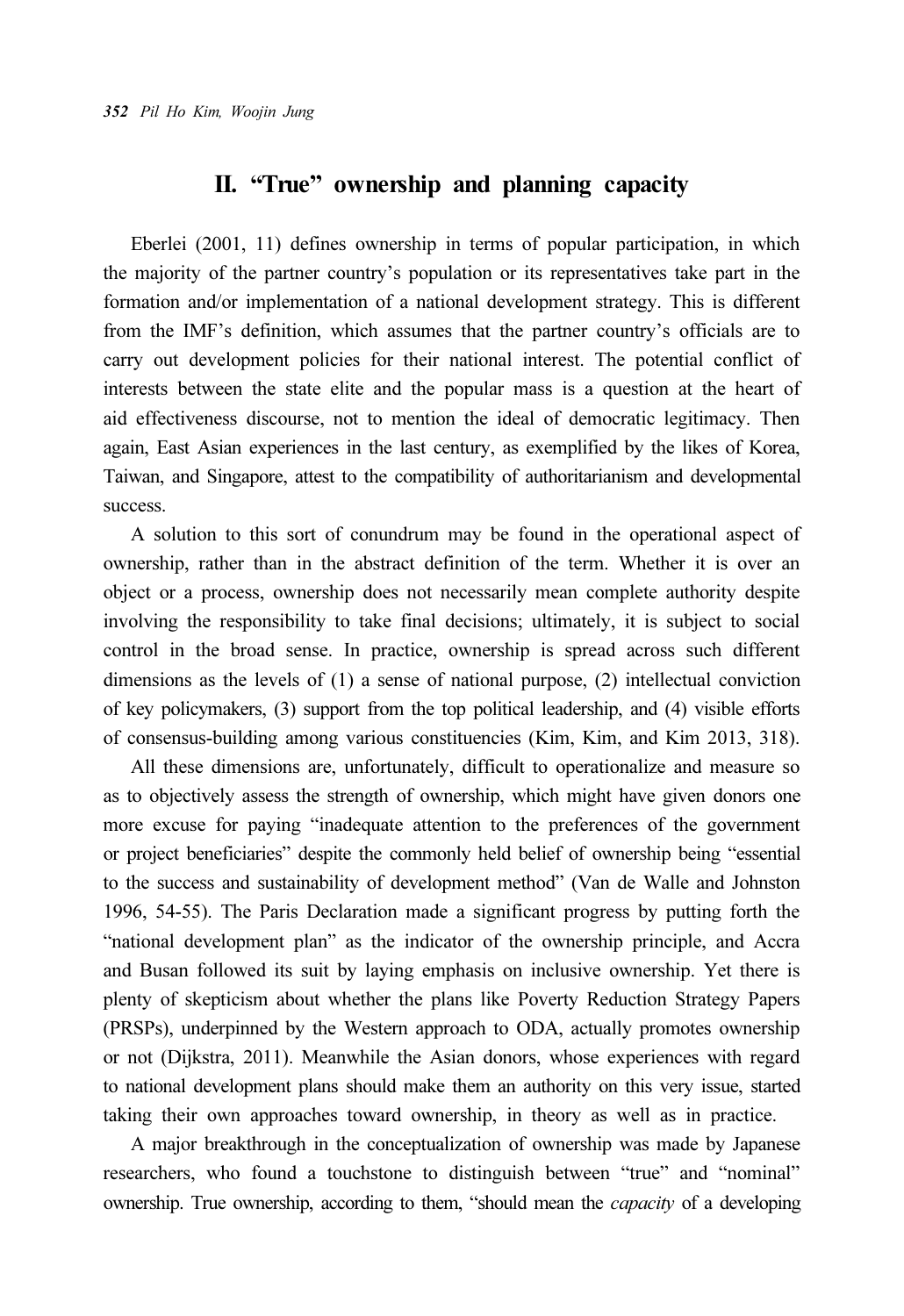country to choose from alternative policy prescriptions – even if they are not granted by the international aid community" (Shimomura, Ohno, and Nagasu 2005, 8).4 In other words, a strong form of ownership would be the recipient country drawing up and carrying out its creative plan the donor did not agree upon. The Japanese authors' favorite example is Thailand, where the recipient government went ahead with the ambitious Eastern Seaboard Development Plan in the mid-1980s even though the two dominant donors, Japan and the World Bank, advised postponement due to fiscal concerns (Shimomura 2005). Similar patterns of behavior have been identified in Korea (Kim and Kim 2014).

In this paper, we will expand on the "true ownership" by casting new light on the relationship between ownership and capacity. From the donors' perspective, the problem of ownership – or lack thereof – has been often considered in terms of political-economic incentives on the part of the recipient government (Helleiner 2002; Svensson 2006). That might be so if the question was simply a matter of compliance with the donor-approved plans. Going against donors' wishes, however, would require more than incentives in the narrow sense. The political will of the recipient would be necessary to handle the discontent or even ire of the donors. More importantly, as noted in the definition of true ownership above, it involves capacity. The Japanese researchers identify it as the capacity of "development management" that takes into account both donor and recipient side of the entire process of development cooperation (Ohno and Shimamura 2007; Ohno and Ohno 2008). We shall call it planning capacity instead, focusing on its close theoretical as well as historical association with the East Asian developmental state model.

Successful economic development planning requires capacity to learn accumulated knowledge from others' experiences and innovate based on such knowledge. This happened with the post-war Japanese economic planning that had been influenced by the Soviet-style planned economy in the prewar period (Johnson 1982, 139-140). Korea emulated the Japanese model while building its planning capacity under the tutelage of Americans (Brazinsky 2005). Now it appears to be Vietnam's turn to learn from Korea how to make a transition to capitalist economy, which brings the notion of economic planning to a full circle from socialism to capitalism. The test of true ownership would be whether Vietnam is capable – not of ideologically-driven central planning but of "strategic planning" of the market-conforming developmental state model (Masina 2006). While the jury is still out, Vietnam's successful economic

<sup>4.</sup> Italics added.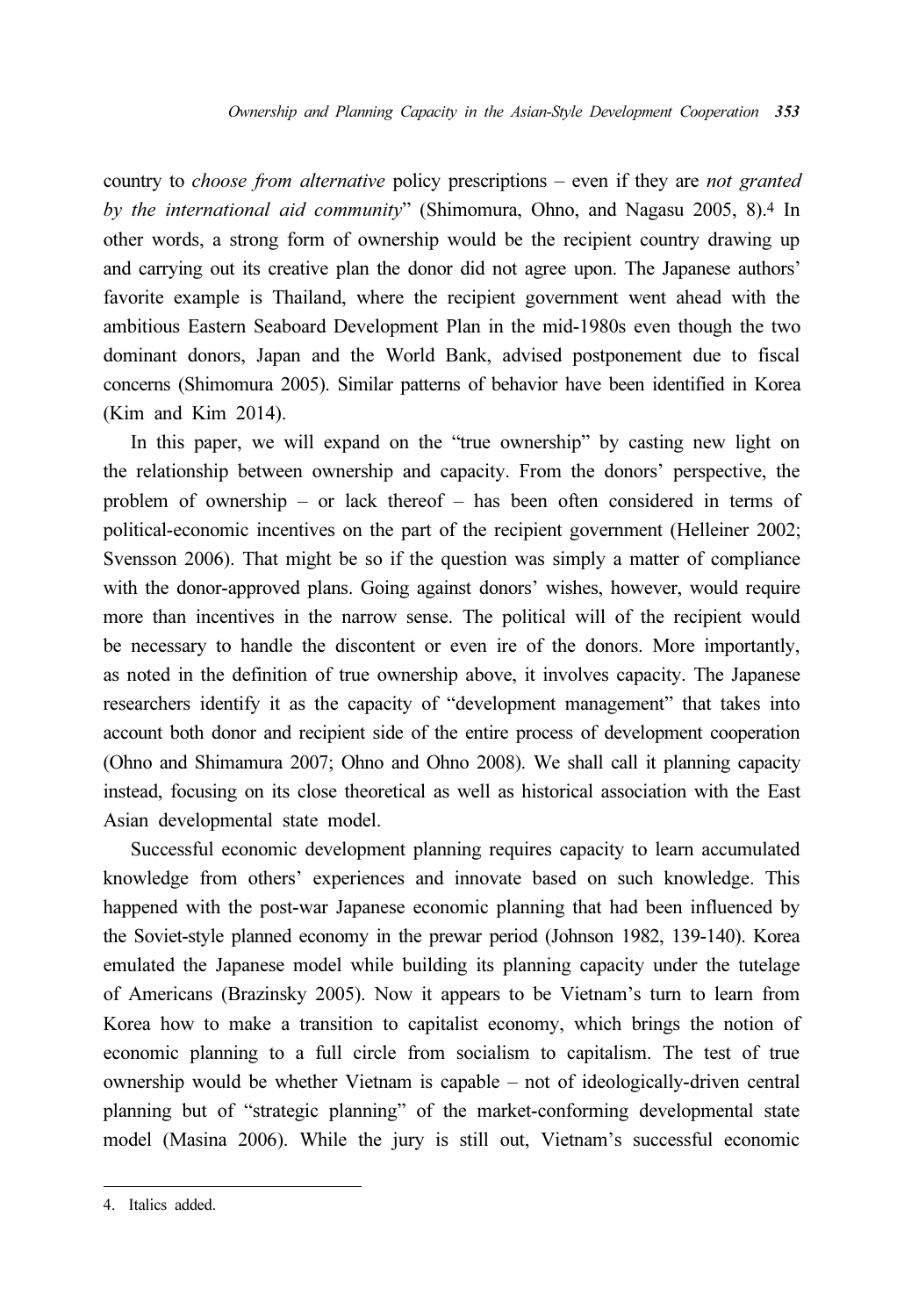transformation and ODA management in the recent decades shows some positive signs of such capacity building.

## III. The Vietnamese Transformation: Capitalist Development and ODA Management

Vietnam is one of the fastest growing economies in the world with an average annual GDP growth of 7.2% during the decade prior to the FY 2008-2009 economic slowdown. In 1993, the percentage of the population living below the national poverty line was 58.1% and by 2009 it was dramatically reduced to 12.3%. Inequality in Vietnam has only grown moderately compared to China, another rapidly growing Asian economy (Abrami, Malesky, and Zheng 2008). The key driver of growth has been international integration and market liberalization. During the last thirty years, Vietnam has had to recover from the ravages of war, the loss of financial support from the old Soviet Bloc, and the rigidities of a centrally planned economy. Vietnam has achieved a remarkable economic success since the Doi Moi reform process toward the use of market mechanisms, which began in 1986. The reforms improved the security of individual land tenure, enhanced the provision of agricultural extension services and permitted freer trade in agricultural products, resulting in a drastic increase in farm production and a reduction in rural poverty (World Bank 2009). At the macro level, Vietnam has implemented structural reforms needed to modernize the economy and to produce more competitive trade-led growth strategies. Its accession to the WTO in 2007 has accelerated economic liberalization.

However, this impressive achievement sat alongside much slower progress for a certain segment of the population. In 2006, the World Bank estimate put about 48% of the Vietnamese population living on less than two USD a day. Poverty in Vietnam is concentrated among ethnic minorities, especially those who live in remote, upland mountain areas. In addition to tackling poverty and inequality, much remains to be done for better governance, gender equality, and the prevention of natural disasters. Another challenge is that while the country is on track to achieve the middle-income country status, it still remains to be seen how Vietnam can achieve the more ambitious goal of industrial transformation catching up with the likes of Singapore, Taiwan, and Korea by 2020. In fact, some well-informed observers warn of a possible "middle-income trap" in Vietnam's future (Berliner, Thanh, and McCarty 2013; Ohno 2013)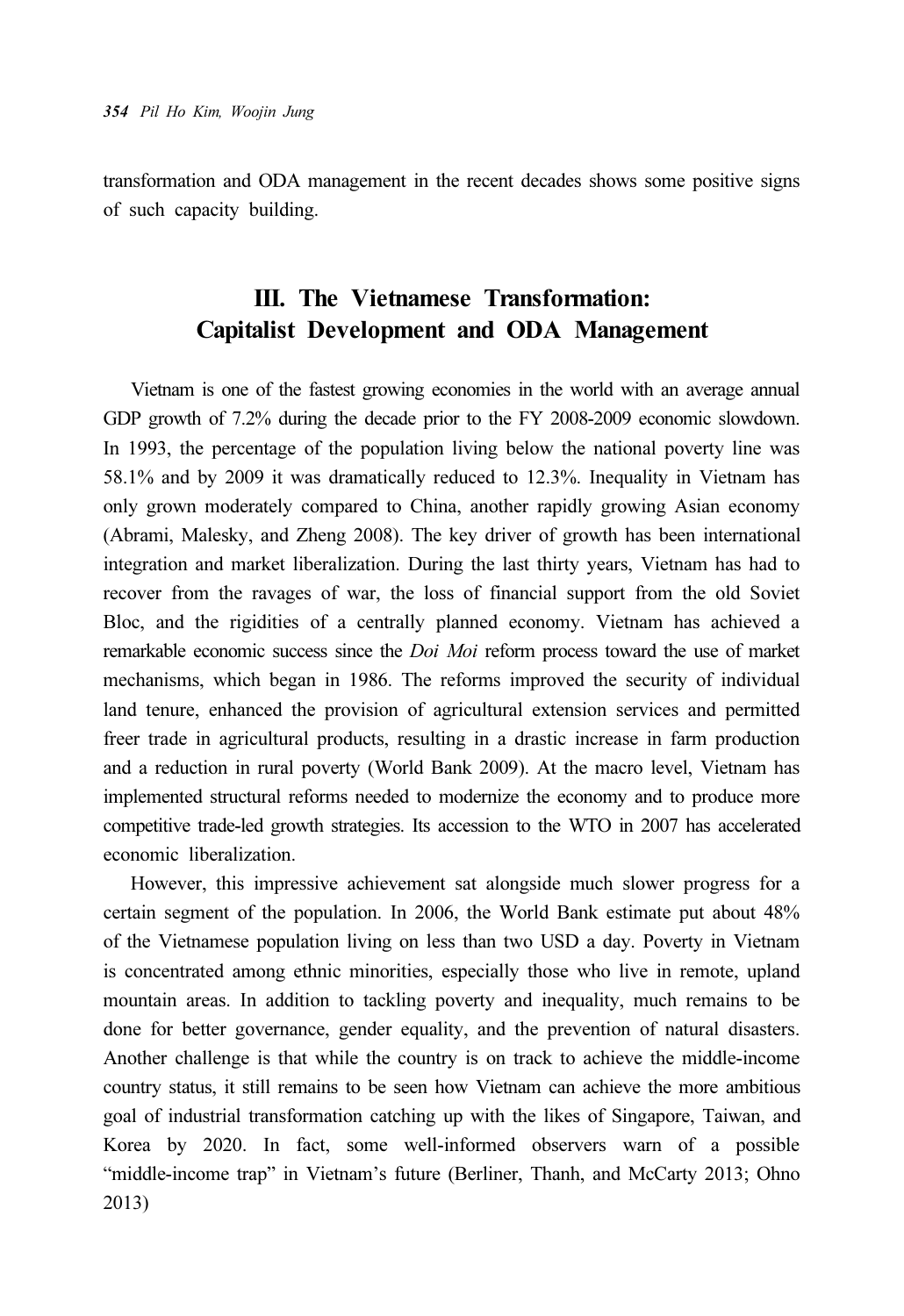Much of Vietnam's success in accelerating socioeconomic development has been home-grown, resulting from committed national efforts, broad public support and economic reform agenda (ADB 2006). Aid commitment to Vietnam grew steadily until the mid-1990s. Recent decades witnessed a sharp rise, for example, a tenfold increase from only four million in 1993 to four billion USD in 2009. Though Vietnam is one of the top three ODA recipients with average 3.4 billion USD of net ODA in 2014-2016, by no means it is an aid-dependent nation. Its net ODA represents only about 1.9% of Vietnam's GNI, and 2.1% of the gross national expenditure in constant 2010 USD (World Bank 2017). The form of aid is mostly loans, which is becoming less concessional as the country enters a new stage of development. Despite its small share in the total government budget, ODA introduces new technology and facilitates political and economic cooperation with industrialized countries. The Government of Vietnam regards ODA as an important catalyst for other investment flows and a key source of finance for the development of social and economic infrastructure.

Led by the Ministry of Planning and Investment (MPI), the Vietnamese equivalent to Korea's Economic Planning Board (currently Ministry of Strategy and Finance), the national economic bureaucracy shows strong ownership of aid receipts (Forsberg and Kokko 2007), even though the policy coordination and planning capacity at the inter-ministerial level and the lower levels of government is less than encouraging at this point. Vietnam has been laying out and implementing a national plan known as the five-year Socio-Economic Development Plan (SEDP), which is in turn based on the ten-year Socio-Economic Development Strategy (SEDS), thanks largely to its experience and capability of managing a centrally-planned economy.5 Much like the Korean experience as an aid recipient, Vietnam does exercise strong "nominal" ownership when it has different priorities than the donors have. In the aftermath of the 1997 Asian Financial Crisis, Vietnam focused on stabilizing its economy and slowed down the reform process considerably until 2001. Even though this slowdown led to a halt in structural adjustment lending from the World Bank, the reform process regained speed only when the Vietnamese leadership felt comfortable to do so. Vietnam also allowed its program with the IMF to lapse over the disagreements on such issues as the pace of financial sector reform and the audit on the Central Bank. These examples demonstrate that serious dialogue and disagreements between development cooperation partners may occur even in the largely successful cases.

A result of strong country ownership is that aid in Vietnam has been relatively

<sup>5.</sup> This point was stressed by various MPI officials during our interviews.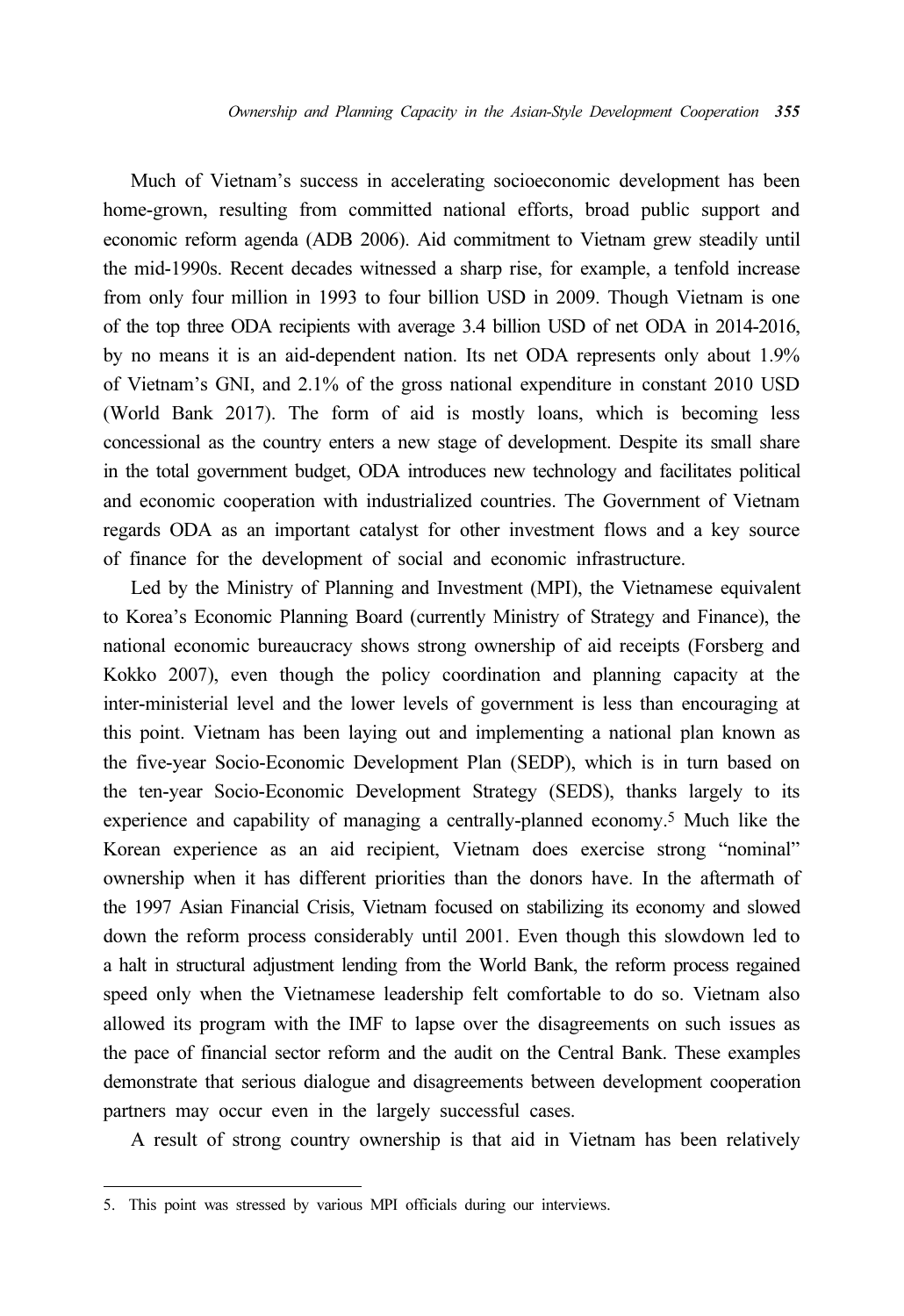well aligned with country priorities, in spite of the concerns over stagnated disbursement and a large number of parallel project implementation units raised by some major donors (Six Banks, 2010). All ODA provided through budget support is automatically subjected to reasonably transparent financial reporting systems, and has been disbursed on schedule (OECD 2008). It also enables various projects to be organized and work with complementarities under broad umbrella programs: The Poverty Reduction Support Credit (PRSC), Program 135, and Education for All spearhead the new aid modality for increased alignment and harmonization.

In particular, the PRSC is an exemplary policy dialogue in a mature development partnership. Managed by the World Bank on behalf of 12 participating donors, it provides direct budget support to the government based on SEDP and annual policy actions. Donors link their annual funding decisions to progress against the previous year's benchmarks, which are derived from annual negotiations between government and donors. Given the high level of leadership and capacity demonstrated by the Vietnamese government, the instrument provides a soft financial incentive in place of conditionality. There was a general consensus among the banks, the government, and donors that the PRSC has been a tool to realize an investment-led economy in the context of its overall structural reform agenda.

Vietnam became a "donor darling" with over 30 donors, hosting 752 donor missions in 2007.6 By 2013, the number of donor agencies providing ODA increased to 63. As more and more donors are attracted to Vietnam, aid fragmentation becomes a major challenge Vietnam now faces. To improve harmonization, donors complement and coordinate their efforts. About 71% of ODA comes from Vietnam's top three donors – Japan, the World Bank and Asian Development Bank – between 2015 and 2016 as shown in Table 1. Most of the commitments from the Six Bank group, composed of the World Bank, ADB, AfD, KfW, KEXIM, and JICA, are to finance large infrastructure projects. Infrastructure development has been identified as the key focus of aid money. Economic infrastructure and services received the most assistance, accounting for almost 63% of the bilateral sector allocable aid between 2015 and 2016.

On the other hand, such smaller donors as the Like-Minded Donor Group (LMDG) and the UN typically work in areas not served by the larger donors, addressing topics like social inequality and exclusion. Interestingly, there is no general consensus on whether or not such fragmentation is on balance harmful to Vietnam. In our interviews

<sup>6.</sup> This is well above the number of missions carried out in Indonesia (590), Laos (569), and Tanzania (407) in the same period.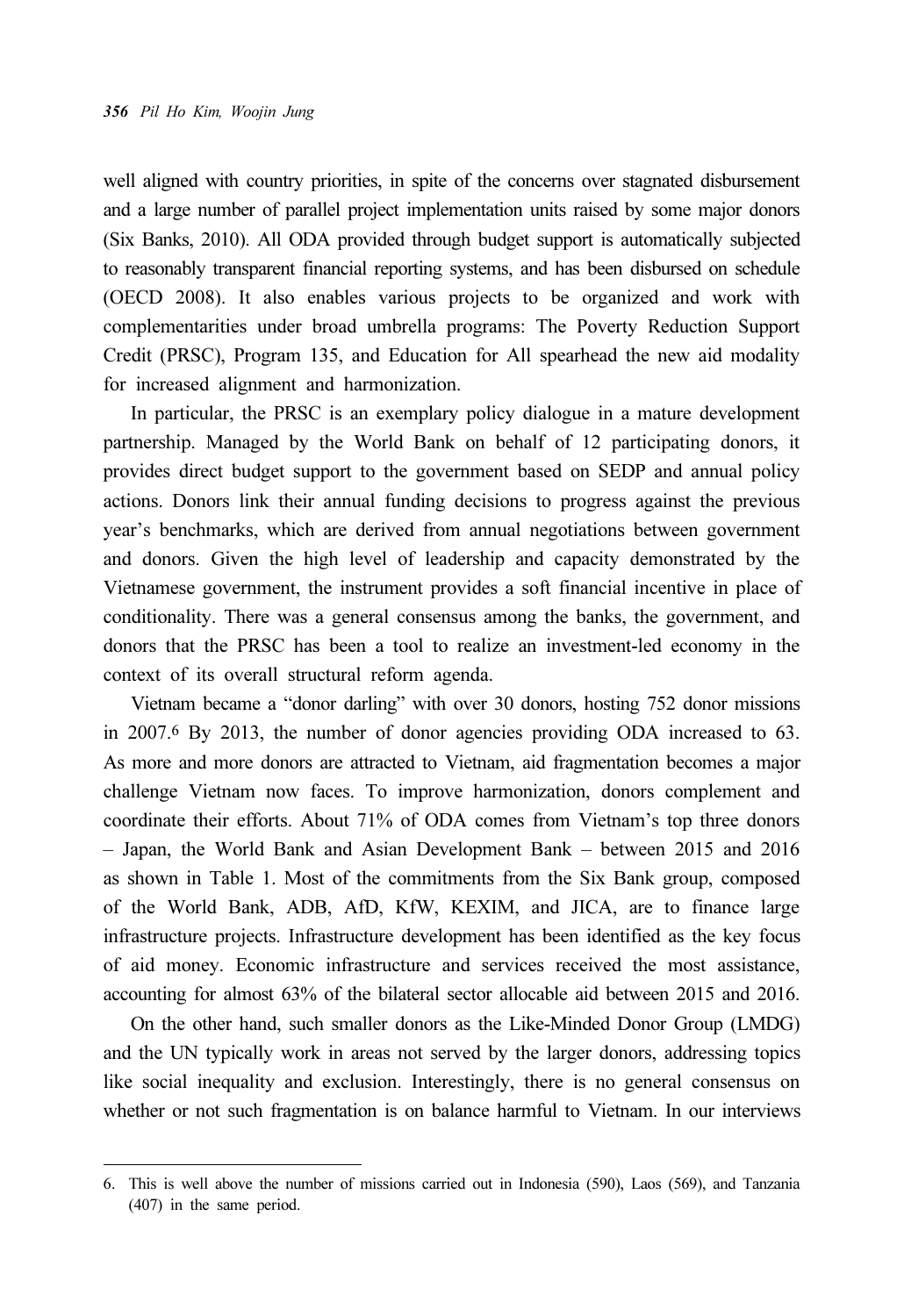| Rank           | Donor                                              | Gross ODA |
|----------------|----------------------------------------------------|-----------|
|                | Japan                                              | 1,501     |
| $\mathfrak{D}$ | International Development Association (World Bank) | 831       |
| $\overline{3}$ | Asian Development Bank Special Funds               | 422       |
| 4              | Korea                                              | 206       |
| 5              | Germany                                            | 185       |
| 6              | France                                             | 145       |
| 7              | <b>United States</b>                               | 101       |
| 8              | Australia                                          | 79        |
| 9              | European Union Institutions                        | 66        |
| 10             | Global Fund                                        | 45        |

Table 1. Top ten ODA donors to Vietnam, 2015-2016 average, USD million

Source: OECD Statistics (http://stats.oecd.org)

with various aid agencies, some donors expressed concerns about considerable waste and overlap, whereas others considered the large number of donors a net positive for Vietnam. The Vietnamese government is willing to work with more donors to forge new diplomatic and commercial partnership through the medium of ODA. For this reason, fragmentation might not be a big concern for Asian middle-income countries which are clear about what types of benefits they are seeking from the nature and type of relationship with each donor. Vietnam is also very good at "donor management," another sign of strong ownership: "So far, the government has skillfully managed its relationship with donors. It has kept a restrained relationship with donors and made clear its wish to retain selectivity and diversity in obtaining donor advice… Despite such a restrained attitude toward donors, Vietnam has maintained its status as a popular aid recipient" (Ohno 2005, 42).

As discussed previously, one of the main components of country ownership is a broad social consensus on the overall development agenda. Despite the non-democratic political leadership, the reforms in Vietnam have been largely a bottom-up process. The historical starting point for development was also tied to Vietnam's abundant and relatively well-educated human resources. Vietnamese elite institutions also require the construction of broader coalitions of policymakers, placing more constraints on executive decisions compared to other single-party regimes such as China (Abrami, Malesky, and Zheng 2008). While this could be considered strength of the Vietnamese system, others see this kind of bottom-up, horizontal process of policy decision preventing a centralized economic bureaucracy from emerging with strong strategic planning capacity (Painter 2003; Masina 2006; Ohno and Ohno 2008; Ohno 2013). The knowledge-sharing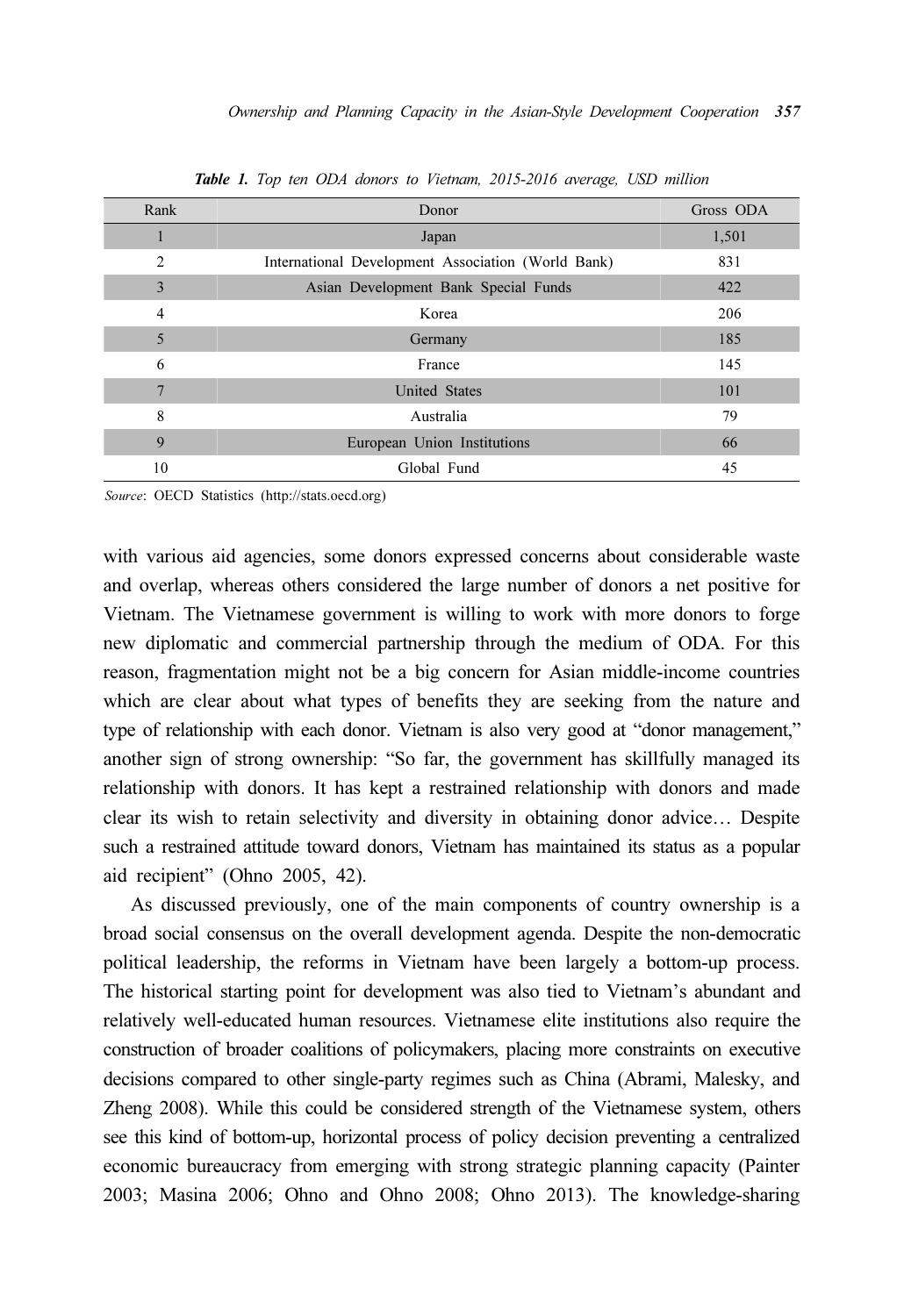partnership between Vietnam's planning authority, MPI, and Korea's economic bureaucracy may be considered an effort to overcome this problem by learning and innovating on the Korean development experience.

### IV. Exportation of a Developmental Model via Knowledge Sharing: the KSP in Vietnam

The KSP is Korea's flagship economic cooperation program that centers on policy research and consultation in partnerships with various developing countries. The main implementation agency of the program is the Korea Development Institute (KDI), which was created as a research arm of the all-powerful Economic Planning Board in 1971. The KDI has long been showing a keen interest in such a program, beginning with the International Development Exchange Program as early as in 1982. The eagerness to propagate Korean "development experience" to the developing world has taken its current form of the KSP since 2004 under the supervision of the Ministry of Strategy and Finance (MOSF).7 During the first five years in existence, the KSP completed 83 one-year projects in thirteen countries including Turkey, Uzbekistan, Algeria, Kuwait, Indonesia, Vietnam, and Dominican Republic.

A typical KSP project is one year long, during which a team of three to five researchers selected by the KDI conduct policy research and consultation in collaboration with "local consultants" from the partner country, whose role varies from providing local information and data to co-authoring the final consultation report. Some KSP projects have appointed a retired high-ranking economic bureaucrat as project manager in order to maintain effective communications with the partner country's high level



Figure 1. Four key activities of the Knowledge Sharing Program

Source: Lim et al. (2010, 50)

<sup>7.</sup> For the significance of the KSP in terms of South Korea's global strategy as emerging "middle power", see Kalinowski and Cho (2012).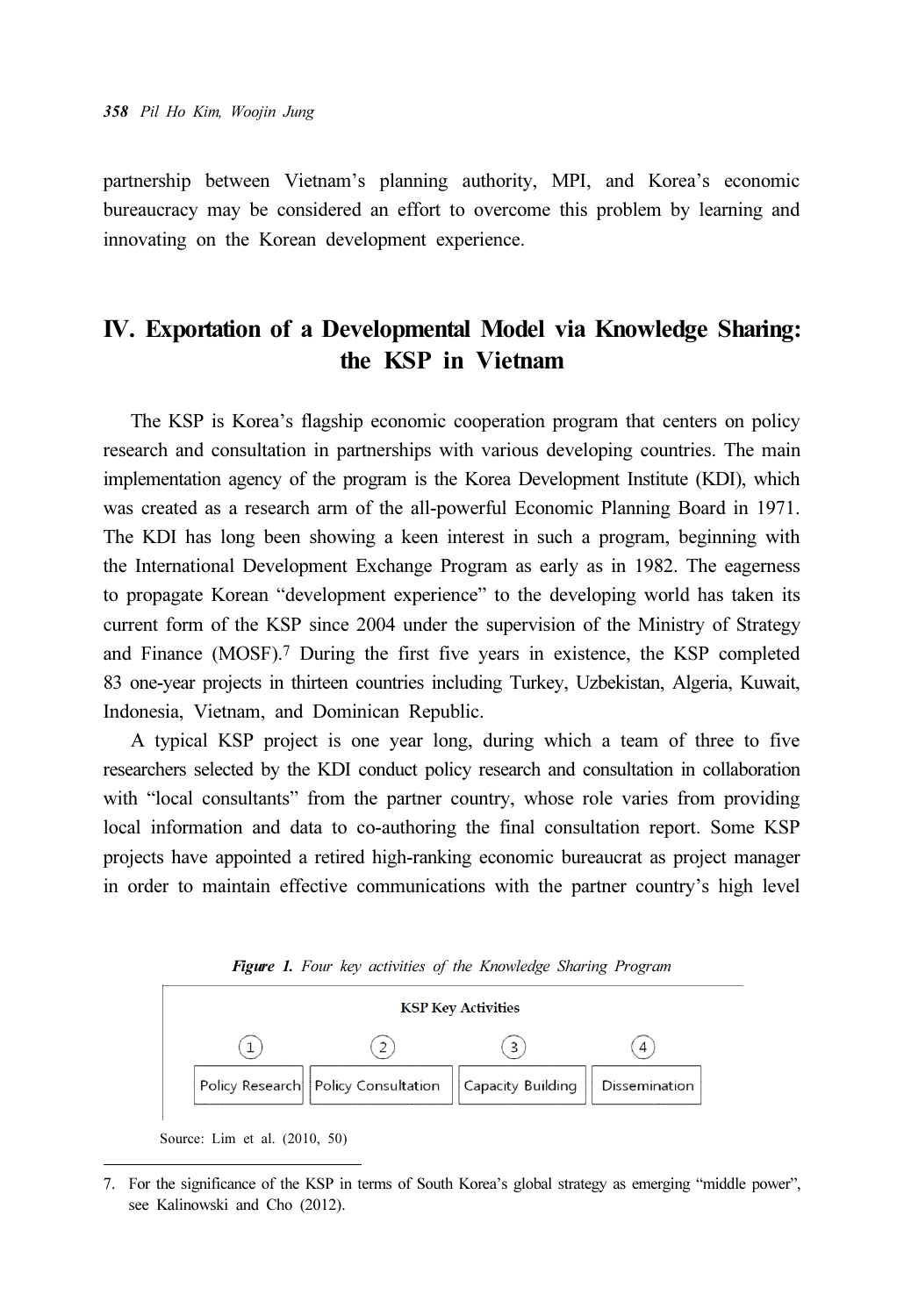policymakers. In addition to policy research and consultation, the KSP boasts of "capacity building," in which the partner country's officials and policy experts are invited to Korea for training and human networking, and "dissemination" of its results to the various sections of the partner country as its key activities.

Since 2009, the KSP has been expanded significantly: the annual budget has increased to five billion and then 7.5 billion KRW in 2012, more than a fivefold jump from the early years; a three-year Strategic Development Party Country Project (SDCP) has been introduced; the total number of partner countries is more than fifteen, up from just two in the beginning. Along with the expansion, diversification of activities has taken place, adding "systemization and modularization of Korea's development experiences into case studies" and "joint consulting with international organizations in a triangular format" to its main business of bilateral policy consultation (Lim et al.

| <b>Section</b>                                                | <b>Topics</b>                                                                                                                                                                                                                                                                                                           |  |
|---------------------------------------------------------------|-------------------------------------------------------------------------------------------------------------------------------------------------------------------------------------------------------------------------------------------------------------------------------------------------------------------------|--|
| <b>Economic Growth I</b>                                      | Heavy and Chemical Industry Drive<br>Information Technology Industrial Policy in 1980-2003<br>Industrial Policy for Green Growth                                                                                                                                                                                        |  |
| <b>Economic Growth II</b>                                     | Financial and Tax Support for Promoting Businesses<br>Korea's Experience in Regulatory Reform and Achievements<br>Manifestation of Korean Entrepreneurship and its Achievement                                                                                                                                          |  |
| Small and<br><b>Medium-sized</b><br><b>Enterprises</b>        | Establishment and Roles of Industrial Bank of Korea<br>Establishment of Korea Credit Guarantee Fund and its Operation                                                                                                                                                                                                   |  |
| Science and<br><b>Information</b><br>Technology               | Internet Education for All<br>High-speed Internet Network Construction and Informatization Project Financing Scheme                                                                                                                                                                                                     |  |
| <b>Training Technical</b><br><b>Professions</b>               | Fostering of High Level Scientific Human Resources at KAIST, etc. Establishment<br>and Management of Government Funded Research Institutions of Science and Technology<br>Establishment and Operation of Daeduk Special District for R&D<br>Establishment in the technical high school and the technical junior college |  |
| <b>Expansion</b> of<br><b>Educational</b><br><b>Provision</b> | Establishment of Korea Education Broadcasting System<br>Securing Stable Revenue Source for Education through Local Education Financial Grants                                                                                                                                                                           |  |
| <b>Trade Liberalization</b>                                   | WTO Accession Strategies<br>FTA Strategies: The Korean Case and Its Implications                                                                                                                                                                                                                                        |  |
| Organizations for the<br><b>Export Promotion</b>              | Establishment of Free Export Zones<br>Establishment of the Korea Exim Bank and the Korea Trade Insurance Corporation<br>Establishment of a Trade Promotion Organization                                                                                                                                                 |  |
| <b>Taxation</b>                                               | The Credit Card and Cash Receipts Income Deduction Scheme<br>Experience of Earmarked Taxation for Development Resources                                                                                                                                                                                                 |  |
| Improvement of<br>Productivity                                | The Role of Productivity in Korea's Economic Modernization<br>Industrial Standardization and Quality Management                                                                                                                                                                                                         |  |

Table 2. Topics of the 2010 Modularization on Korea's Development Experience

Source: KSP website (http://www.ksp.go.kr), Kim and Tcha (2012, 10)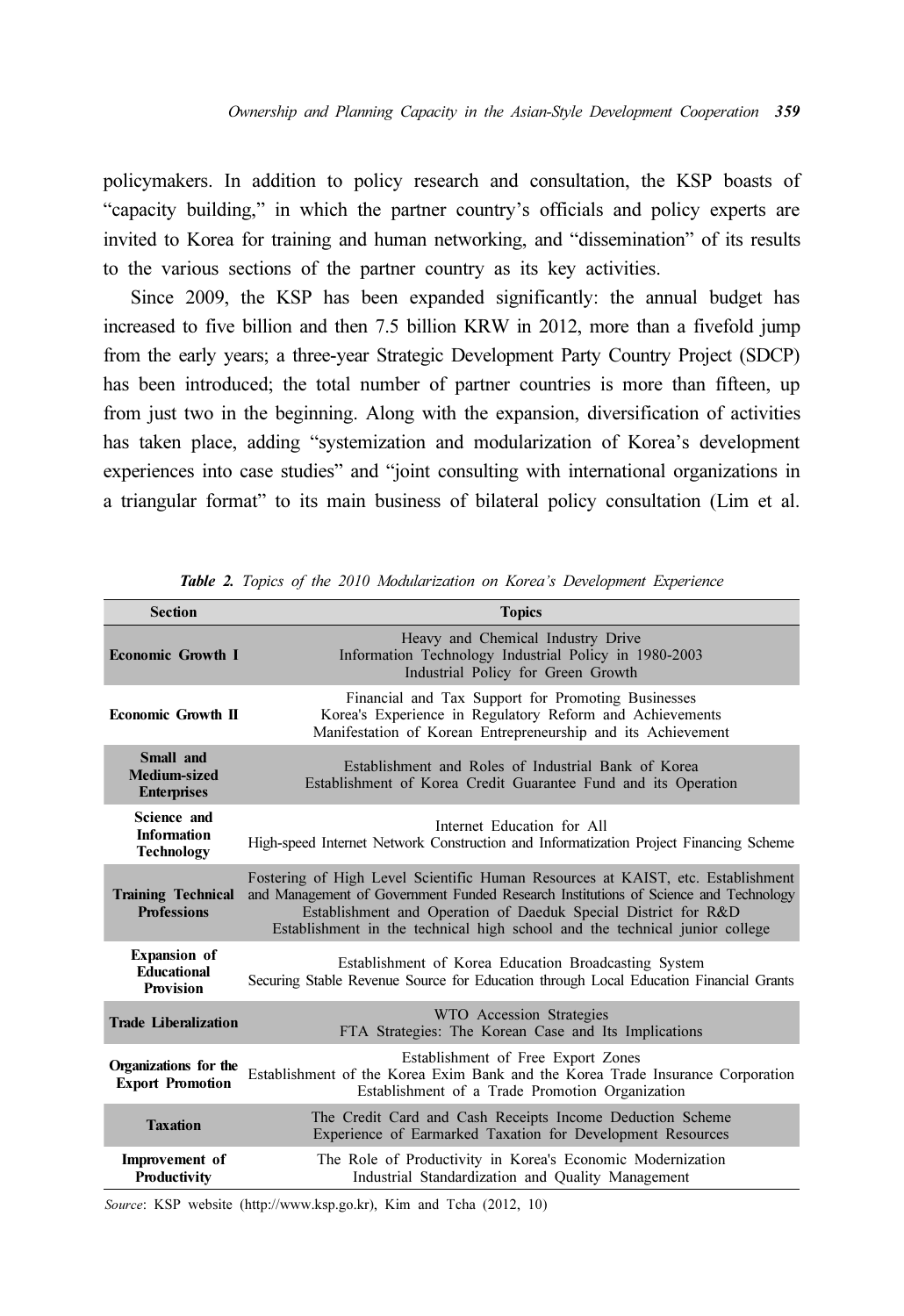2010, 19). The topics of modularization, as listed in Table 2, constitute a succinct list of achievements or "good practices" by the Korean developmental state over the last half century.

The development experience in the KSP refers not only to the specific development policies as listed above, but also to the more general, institutional characteristics that have come to define the Korean developmental state:

The government shared the investment risks of the private sector and provided support largely based on performance in competitive global markets… Korea retained the ownership of its export-oriented industrialization and progressively developed its own capabilities even as it actively engaged in external interaction to learn from, and trade with, the outside world (Lim et al. 2010, 45).

While the KSP has been covering over forty countries in a wide geographic range from Africa to Latin America, the most important "strategic development partner" appears to be Vietnam, one of the two partner countries in the inaugural year of the KSP. Vietnam proved its primacy in the KSP by being chosen as the very first country for the three-year SDCP starting in 2009. Beside the main policy research/consultation projects, Vietnam also received a continuous support from the KSP with regard to the establishment of an export financial institution between 2006 and 2009.

Vietnam is the poster child of the KSP not only because of the size and duration of the program, but of the content of policy consultation. From the beginning, it covered many crucial policy issues regarding economic development such as WTO accession, state-owned enterprise reform, human resources development, macroeconomic stabilization, and FDI. By 2009, it became clear that economic bureaucracies from both countries agreed that the most important core of Korean development experience that Vietnam needs to learn was economic planning. Thus the focus of the Vietnam SDCP was put squarely on Vietnam's ten-year development strategy, SEDS 2011-2020, and five-year implementation plan, SEDP 2011-2015. With the goal of becoming "an industrialized middle-income country," the three-year project was set to address four broad policy topics:

- (1) Search for development path and evaluation of growth potential up to 2020
- (2) Monetary and financial policy
- (3) Industrial technology and development strategy
- (4) Efficient and harmonious enterprise policy (Hahn et al. 2012, 13-16).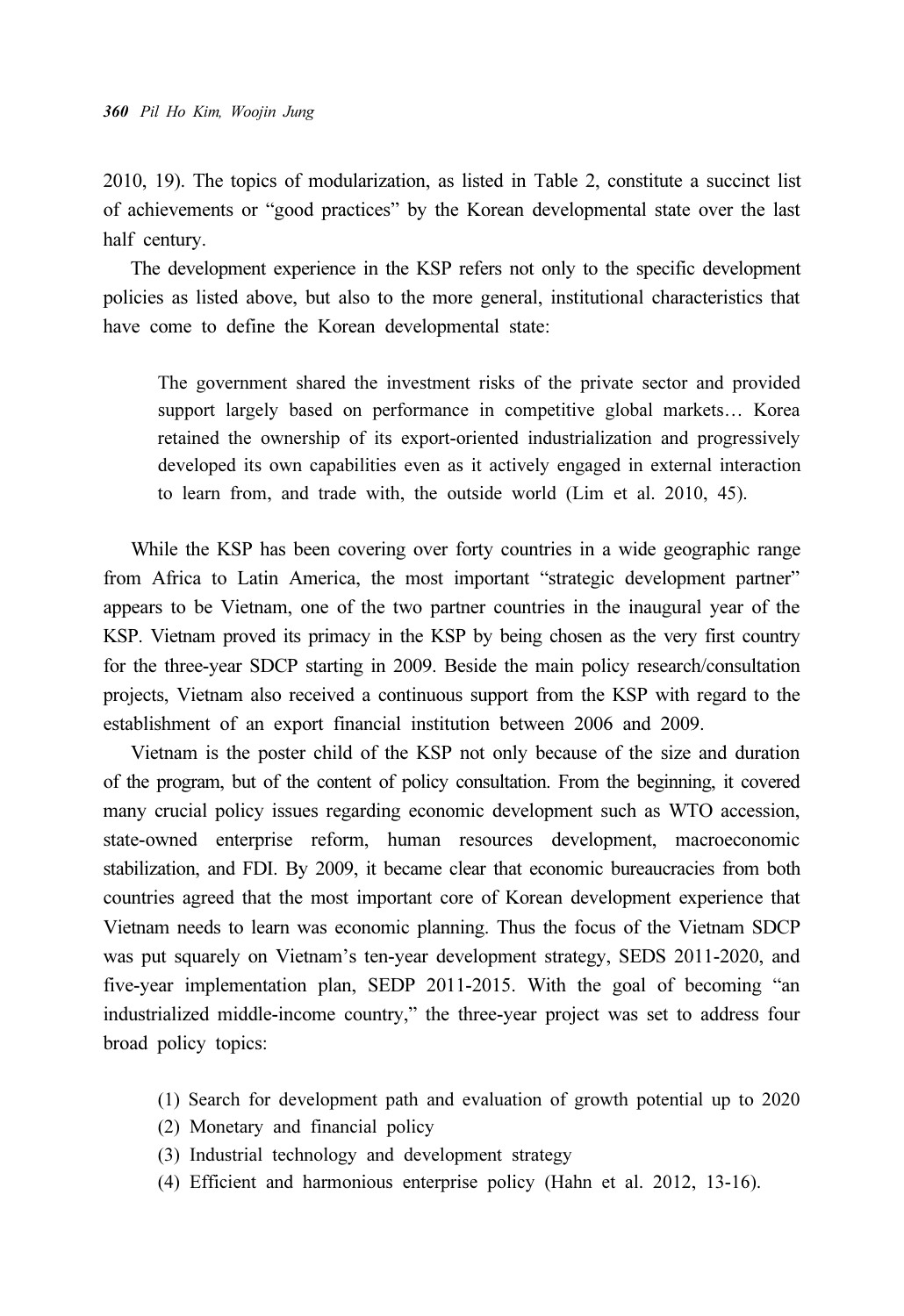It looked as though the Korean authoritarian developmental state found its worthy successor in Vietnam. As the Minister of Planning and Investment acknowledges in the official letter to his Korean counterpart at MOSF, MPI is eager to take lessons from Korea's past at this particular juncture of drawing a new SEDS and SEDP: "Vietnam highly values the development experience of Korea, especially in terms of addressing the problems of a developing economy (during the 1960s, 1970s and 1980s) and wishes to be shared relevant experience in many fields of economic and social development."8 The MOSF-MPI partnership at the ministerial level extends to the practical collaboration between KDI and DSI (Development Strategy Institute), the think-tank of MPI. One of the strong points in the Vietnamese KSP is this sort of "institutional isomorphism" (DiMaggio and Powell 1983).

The missing piece in the otherwise comprehensive agenda for the Vietnam KSP is political reform of any kind, not to mention democratic reform. Aversion to anything that smacks of "political interference" fits right into the Asian style of ODA we sketched out earlier. With respect to the KSP, this stylistic feature is even more conspicuous since the KSP is not entirely an ODA program, but a mixture of development assistance and economic cooperation. For instance, the KSP has operated in middle- or high-income oil producing countries not known for democratic governance, such as Kuwait and Libya. While it would be a stretch to argue that the Vietnam case is swayed by the same logic of resource diplomacy as in the Middle Eastern cases, there is at least consistency of non-political engagement that runs throughout the KSP. Be they democratic or authoritarian, the KSP is open to those national governments that wish to learn from the Korean development experiences, and favorable to those who are capable of applying the lessons to their own development plans.

What makes the Vietnam KSP a compelling case for the Asian-style ODA is the demonstration of country ownership in the knowledge sharing process: Vietnam wants to replicate the strength of the Korean developmental state without simply mimicking its experience. Despite the tight partnership between the two countries' principal KSP agencies, Vietnamese officials never forget to stress that they do not take the lessons wholesale from South Korea, or from any other country for that matter. Vietnam does have a strong position in this knowledge-sharing partnership just as it does in all other ODA programs, because, as we have observed earlier, so many other bilateral and multilateral donors are all lined up to render their service and Vietnam is managing them very well.

<sup>8.</sup> Minister Vo Hong Phuc's letter to Minister Yoon Jeung-Hyun, March 4, 2011 (No: /BKHDT-CLPT), p.2.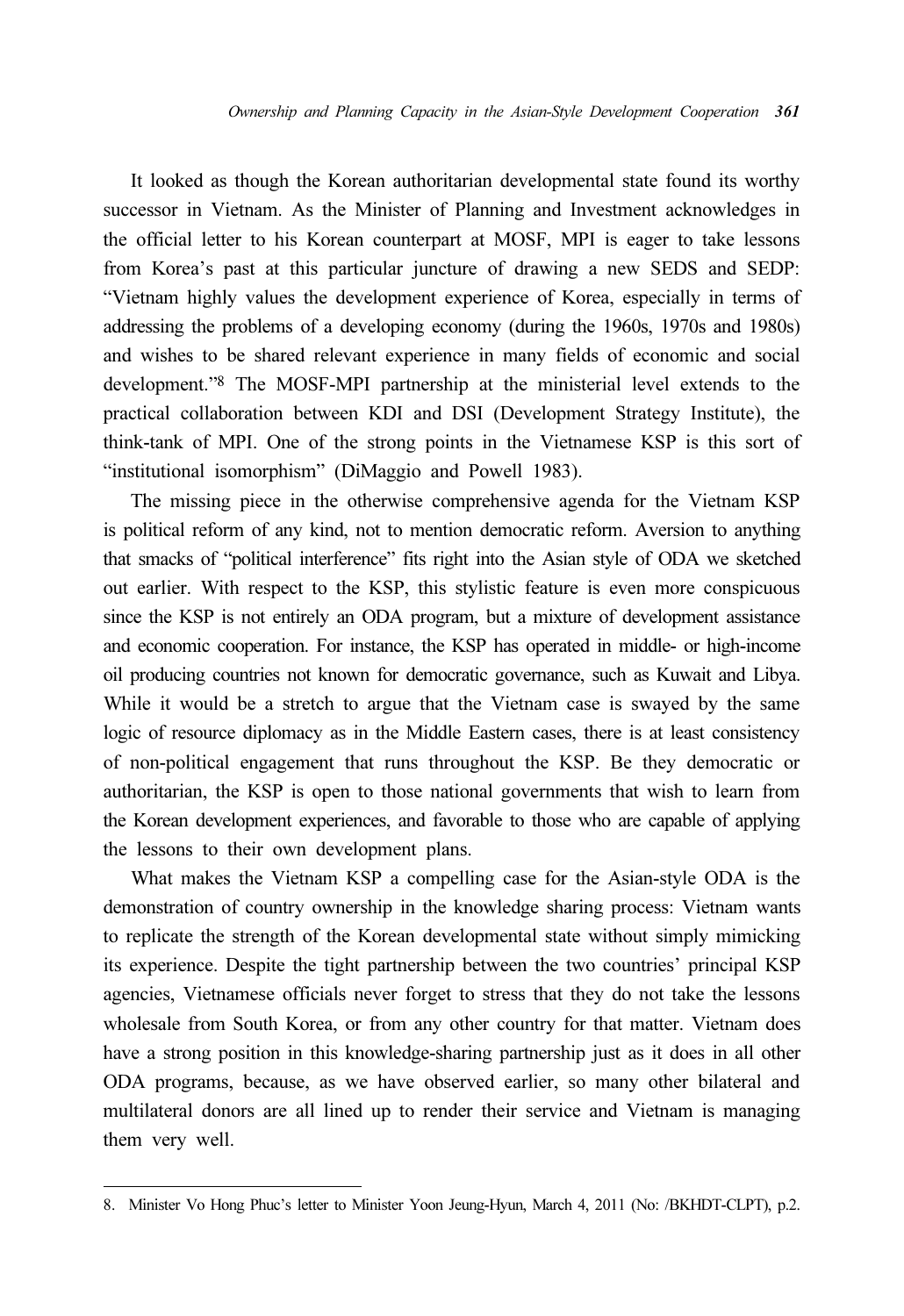### V. KSP as Asian-style ODA: Development Model without Politics?

Let us summarize the Vietnam KSP as it casts light on three key stylistic features of Asian ODA. First, it is focused on planning capacity of the economic bureaucracy, which is at the heart of the East Asian developmental state model. Second, it operates under the strong partner country ownership, not simply because the KSP has a "demand-oriented program design" (Lim et al 2011, 48), but because the partner country structurally has a strong position vis-à-vis the donor in this particular case. Korea was in a relatively strong position as an U.S. aid recipient in the Cold War security situation and as a claimant to Japanese colonial reparations. Presumably, Vietnam has an even greater leverage on Korea since the latter is but one among many ODA donors it can choose from. Finally, the Vietnam KSP reveals an important point of contention between the Western and the Asian style ODA involving democratic governance and legitimacy. If the KSP can be a catalyst for the Vietnamese development success, it may well prove the viability of the authoritarian developmental state model that drove the Korean economic growth in the past century, and further justify the non-interference approach of the Asian style ODA.

But herein lies the conundrum of the Vietnam KSP: can the explicit claim of ownership simply be equated with "true" ownership? More specifically, has the political non-interference/technocratic approach of the KSP actually helped increase planning capacity of the Vietnamese economic bureaucracy? The answer to these questions should be based on the outcome, that is, the tangible results of policy consultation regarding SEDS 2011-2020 and SEDP 2011-2015. Not surprisingly, the Korean side touts the outcome as highly successful: "The 22 research papers that have been produced under KSP have been incorporated into the 2011-2020 Socio-Economic Development Strategy of Vietnam which was approved at the  $11<sup>th</sup>$  Party Congress of Vietnam in 2011" (Kim and Tcha 2012, 6). However, the texts of SEDS and SEDP do not betray much of the detailed research and policy consultation the KSP produced.9 Based on these documents, it is difficult to identify specific influences of the KSP on the Vietnamese economic development plan. If the previous decade's SEDS and SEDPs were any guide, this was not wholly unexpected:

<sup>9.</sup> Only an unofficial English translation is available for SEDS 2011-2020 (http://www.economica.vn/Portals/0/ MauBieu/1d3f7ee0400e42152bdcaa439bf62686.pdf), whereas the official translation of SEDP 2011-2015 can be found at the Vietnam Government Portal (http://www.chinhphu.vn/portal/page/portal/English/strategie s/strategiesdetails%3FcategoryId%3D30%26articleId%3D10052505).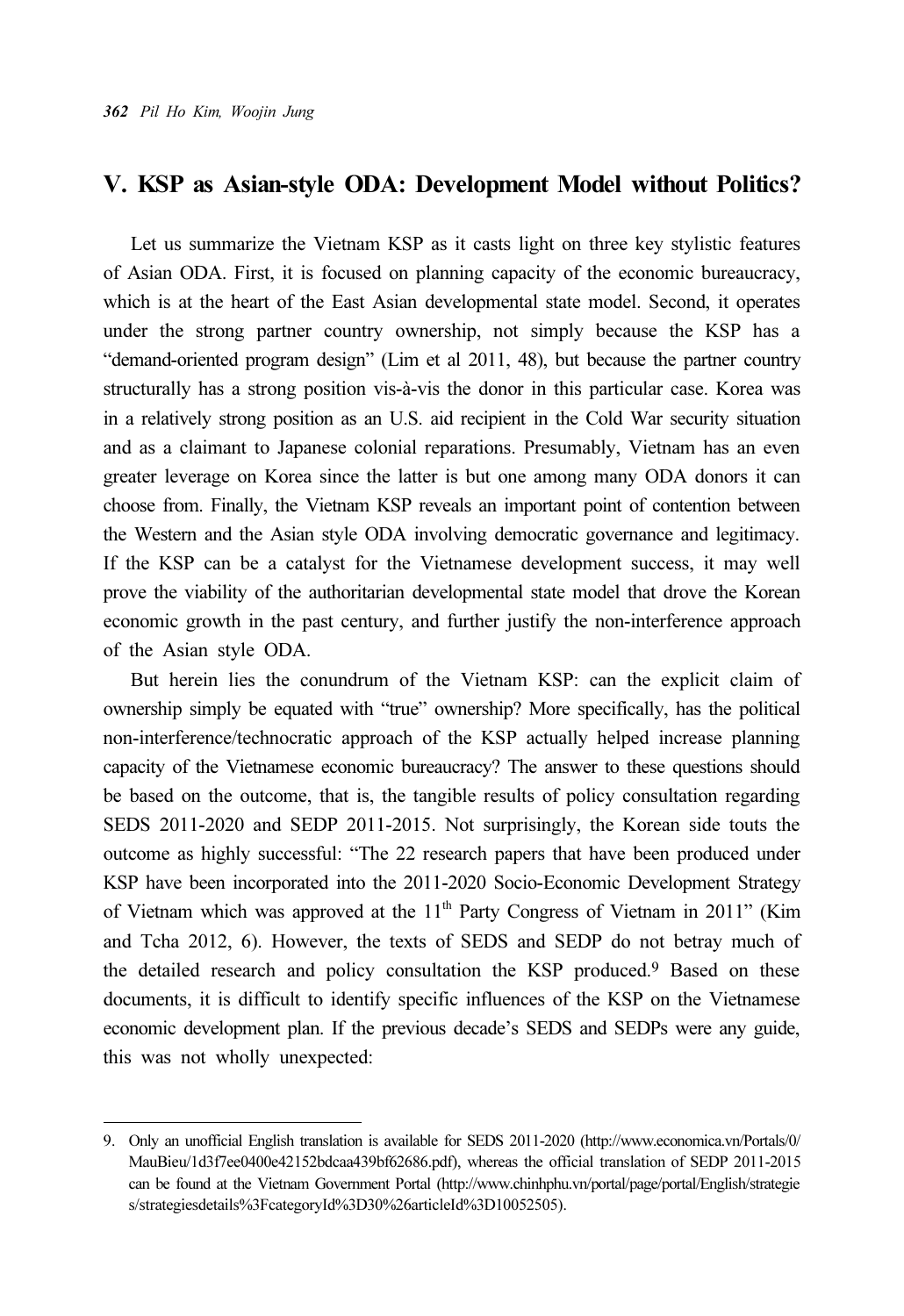In the process of drafting these documents, international agencies and Western consultants played an important role… it is wise to consider that they also reflect a sort of compromise with the international financial institutions. Once again, the compromise was reached by approving documents that set goals and targets, but fell short of indicating in a precise manner the policies to be implemented for reaching those targets. Only in a few cases did these documents express significant strategy formulations… most of the rest consists of a rather boring litany of past achievements and future expectations (Masina 2006, 95-96).

To be fair, there are some notable achievements that came out of the Vietnam KSP. The most prominent one is Korea Eximbank's effort to clone itself, begetting Vietnam Development Bank (VDB) in 2006. The KSP has indeed had much success in transferring export promotion policies and export financing institutions to Vietnam and elsewhere.10 The final KSP report published by Korea Eximbank in 2008 details the clear progress it has made in building capacity of VDB officers to issue loan guarantees and credit ratings, and to manage risks (KEXIM 2008). But this particular Vietnam KSP project was carried out separately without the KDI involvement, along with the ministerial level dialogue between Korean MOSF and Vietnam's Ministry of Finance, not MPI.11 When it comes to the core mission of increasing planning capacity, it is difficult to gauge exactly how successful the KSP has been. KDI and DSI's joint research effort on Vietnamese economy under the KSP has produced an impressive total of twelve reports since 2005, and the latest 2016-2017 report contains a wealth of specific policy recommendations. Then again, there is no clear indication as to how many such recommendations have been implemented.<sup>12</sup>

An ideal scenario of exporting the Korean development model under the KSP scheme would feature MPI as the bureaucratic command center for the emerging Vietnamese developmental state. In fact, MPI is but one ministry among many, without a strong mandate to push forward strategic planning. According to Kenichi Ohno's scathing remark, it is neither Japan's MITI in the 1960s nor Korea's EPB in the 1970s: "In Vietnam, while every policy document specifies a leading ministry and a list of related

<sup>10.</sup> The Eximbank model is also transferred in the Dominican Republic KSP (Lim et al 2011, 40-41). As shown in Table 2, export promotion is one of the major modularization topics applied to many other KSP partner countries, such as Uzbekistan (2004, 2010), Azerbaijan (2007), Ukraine (2008), and Cambodia (2010).

<sup>11.</sup> This was confirmed by the officials from both Korea Eximbank and VDB in our interviews.

<sup>12.</sup> For Vietnam's official announcement of the latest KSP report, see the news article on MPI's website (http://www.mpi.gov.vn/en/pages/tinbai.aspx?idTin=36124&idcm=133).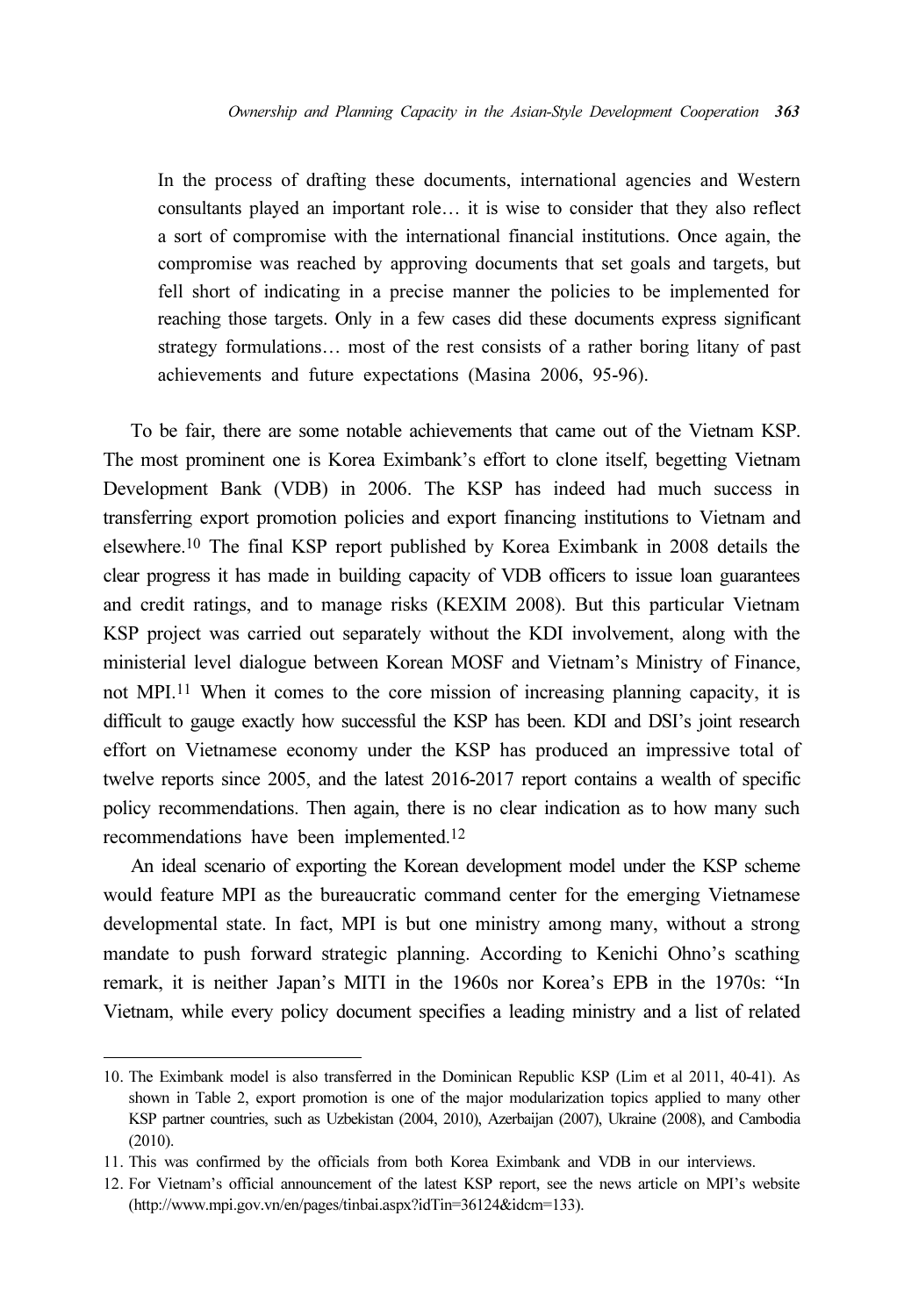ministries, a mechanism to make them work as one is entirely missing… Development effort centered on a clear roadmap towards a national vision with concrete strategies and action plans, which is the hallmark of East Asian industrialization, is entirely missing in the Vietnamese policy process" (Ohno 2013, 237). He goes further on to state that MPI lacks "authority, capability and policy instruments" to do such a task, calling for "a new dynamic technocrat team" with top-down authority to lead the charge. One can disagree with his prescription, but many agree with his diagnosis of Vietnam's lack of planning capacity and coherent bureaucratic structure (Painter 2003; Conway 2004; Masina 2006; Ohno and Ohno 2008).

What is even more interesting is that it raises a particularly political issue with regard to the East Asian development model and, by extension, the Asian-style ODA. Despite the façade of undemocratic, one-party socialist rule of Vietnam, its policy decision process is often described in such terms as "bottom-up", "horizontal", and "consensus-based", all of which are typically associated with democratic politics and administration, even though the process itself is largely confined within the one-party system. If this intra-governmental quasi-democracy is a serious impediment to strategic planning capacity, then the solution should be a "political" one – even in the narrowest sense as Kenichi Ohno suggests above – rather than purely technocratic one without "political interference." Is the Vietnamese state authoritarian enough to be transformed into the twentieth century-style developmental state with strong economic bureaucracy? Can a development model be exported without addressing such political questions? At best, the Vietnam KSP leaves these questions unanswered.

### VI. Concluding remarks

The Vietnam KSP may not be a representative case for the Asian-style ODA we have characterized. And yet it is a very instructive one that shows the inherent tension in such a model: implicit preference for highly centralized bureaucratic form of government under the guise of political non-interference. It also suggests that "true ownership" is not easy to achieve even if recipient countries like Vietnam have enough positional power to dictate the terms of ODA they are receiving from donors.

Finally, it proves that an exportation of development model is not an implantation. Although Vietnam has many characteristics analogous to authoritarian Korea that fit well on paper, such as economic planning authorities and one-party rule, it turned out that the legacy of central planning was not quite helpful for strategic planning, and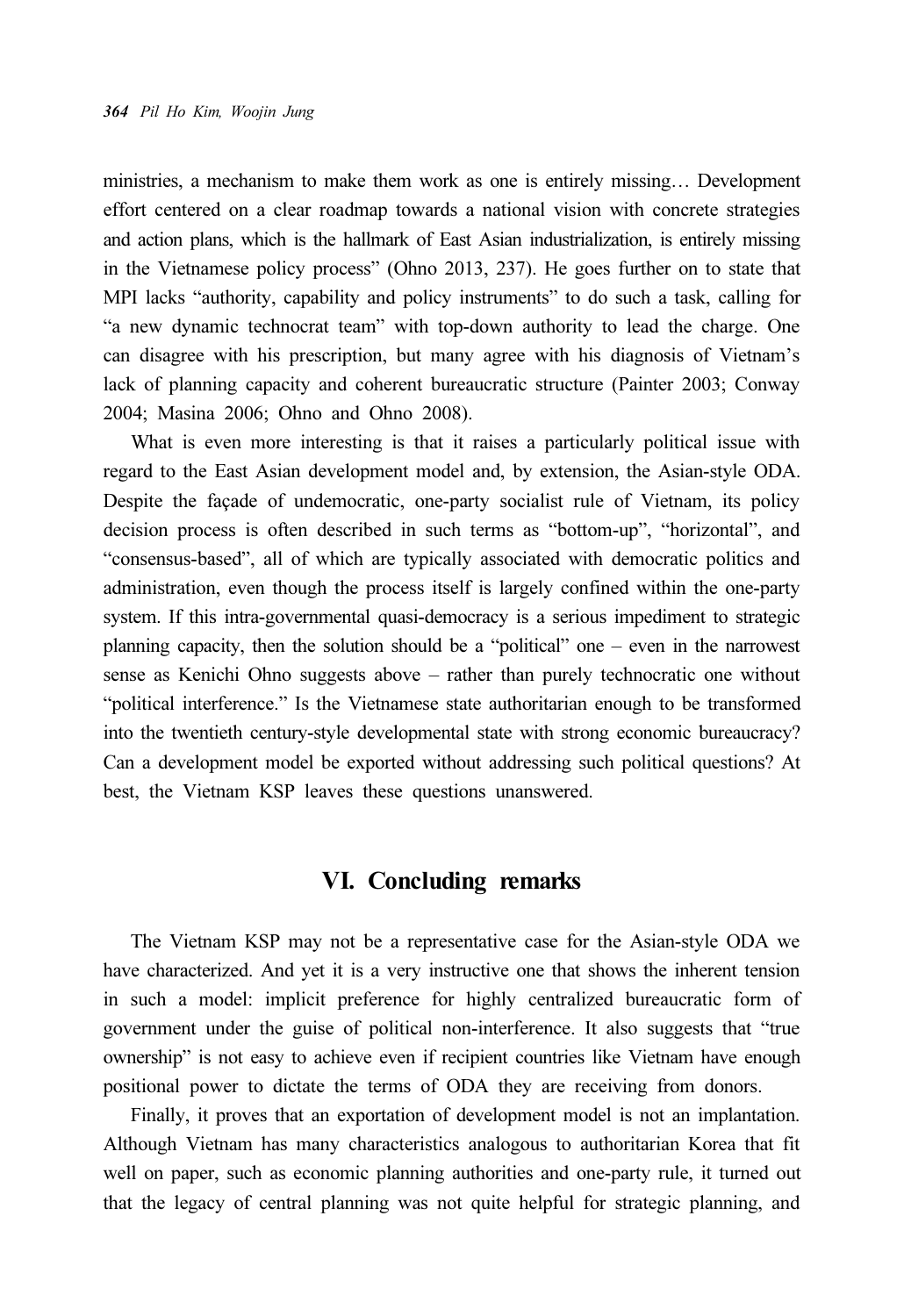the socialist rule was not as centralized as the authoritarian capitalist counterpart. It does not rule out the possibility of Vietnam's successful adaptation of East Asian developmental state model, but such a transformation would require a political shift much more than technocratic knowledge transfer.

#### References

- Abrami, Regina M., Edmund Malesky, and Yu Zheng. 2008. "Accountability and Inequalit y in Single-Party Regimes: A Comparative Analysis of Vietnam and China." Harva rd Business School Working Paper No. 08-099. https://wcfia.harvard.edu/files/wcfia /files/abrami\_accountability.pdf
- ADB [Asian Development Bank]. 2006. Country Strategy and Program: Viet Nam 2007-20 10. https://www.adb.org/sites/default/files/institutional-document/32416/files/cps-vi e-2006-02.pdf
- Amsden, Alice. H. 1989. Asia's Next Giant: South Korea and Late Industrialization. Oxford University Press.
- Berliner, Tom, Do K Thanh, and Adam McCarty. 2013. "Inequality, Poverty Reduction and the Middle-Income Trap in Vietnam." EU Blue Book. http://mekongeconomics. com/dev/images/stories/FILE PUBLICATIONS/EU Blue Book.pdf
- Brazinsky, Gregg Andrew. 2005. "From Pupil to Model: South Korea and American Development Policy during the Early Park Chung Hee Era." Diplomatic History 29 (1): 83-115
- Conway, Tim. 2004. "Politics and the PRSP Approach: Vietnam Case Study." ODI Workin g Paper 241. London: Overseas Development Institute. https://www.odi.org/sites/o di.org.uk/files/odi-assets/publications-opinion-files/2005.pdf
- Dijkstra, Geske. 2011. "The PRSP Approach and the Illusion of Improved Aid Effectiveness: Lessons from Bolivia, Honduras and Nicaragua." Development Policy Review 29 (s1): s111-s133.
- DiMaggio, Paul J., and Walter W. Powell. 1983. "The Iron Cage Revisited: Institutional Isomorphism and Collective Rationality in Organizational Fields." American Sociological Review 48 (2): 147-160.
- Eberlei, Walter. 2001. Institutionalised Participation in Processes beyond the PRSP. Bonn: Deutsche Gesellschaft für Technische Zusammenarbeit.
- Forsberg, Le Thanh, and Ari Kokko. 2007. "The Role of Donors in Vietnamese Development Planning." European Institute of Japanese Studies Working Paper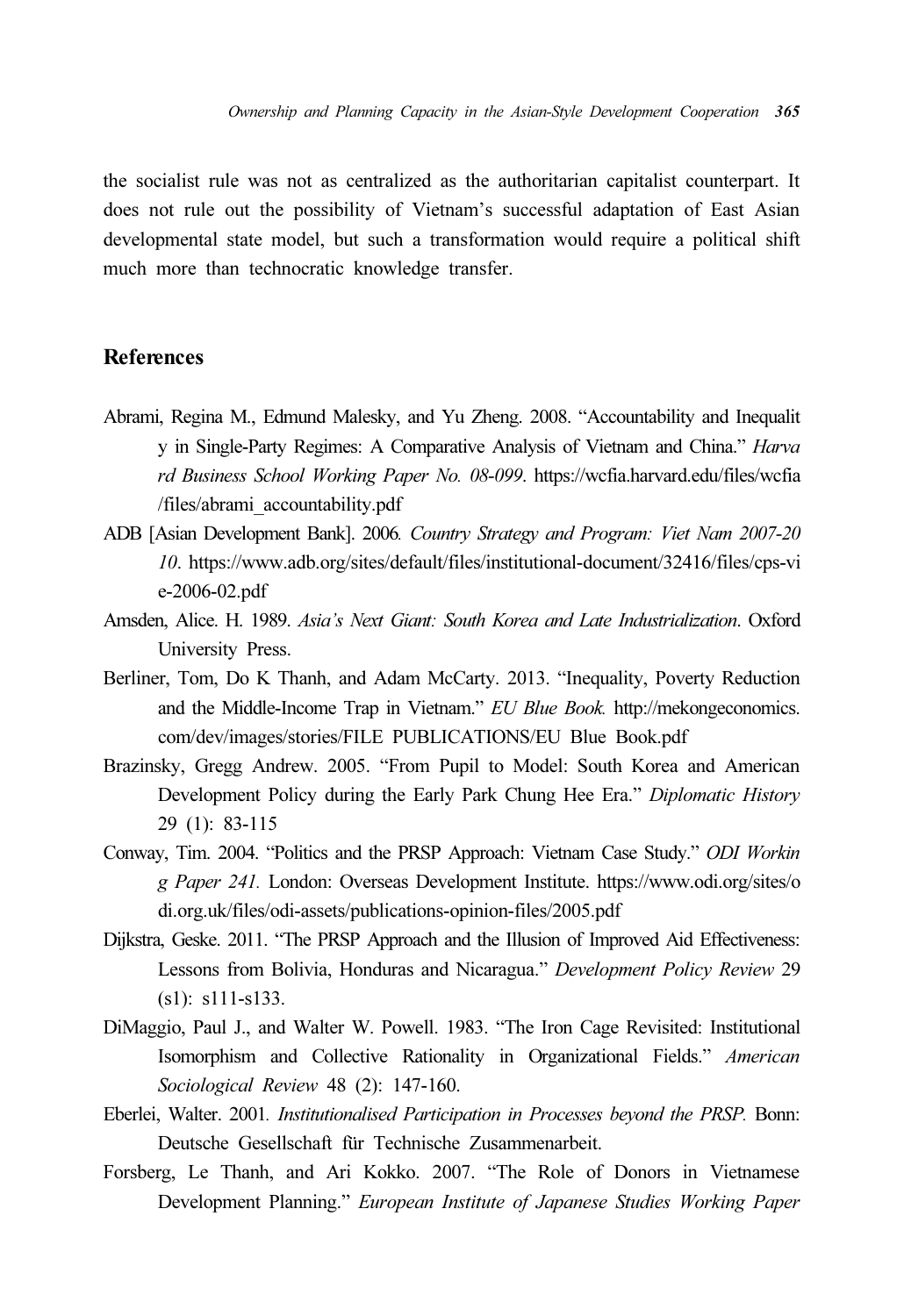238. Stockholm School of Economics.

- Fritz, Verena, and Alina Rocha Menocal. 2007. "Developmental States in the New Millennium: Concepts and Challenges for a New Aid Agenda." Development Policy Review 25 (5): 531-552.
- Grindle, Merilee S. 2011. "Good Enough Governance Revisited." Development Policy Review 29 (s1): s199-s221.
- Helleiner, Gerry. 2002. "Local Ownership and Donor Performance Monitoring: New Aid Relationships in Tanzania?" Journal of Human Development 3 (2): 251-61.
- Johnson, Chalmers. 1982. MITI and the Japanese Miracle: The Growth of Industrial Policy, 1925-1975. Stanford: Stanford University Press.
- Kalinowski, Thomas, and Hyekyung Cho. 2012. "Korea's Search for a Global Role between Hard Economic Interests and Soft Power." European Journal of Development Research. 24 (2): 242-260.
- Hahn, Chinhee, Vo Tri Thanh, Thi Lan Huong, Myungjig Kim, Hangyong Lee, Nguyen Thi Minh Ngoc, Inseok Shin, et al. 2012. Supporting the Establishment of Vietnam's 2011-20 Socio-economic Development Strategy. Seoul: Korea Development Institute.
- Lim, Wonhyuk, Aki Nishio, Samuel Otoo, JiHwan Kim, Saebyul Chun, Cristina Ling, Dawn Roberts, et al. 2011. Using Knowledge Exchange for Capacity Development: What Works in Global Practice? Washington DC: World Bank Institute.
- KEXIM [The Export-Import Bank of Korea]. 2008. The Final Report on the Support for the Vietnamese Export Credit Agency. Seoul: Overseas Economic Research Institute, KEXIM.
- Khan, Mushtaq. 2008. "Governance and Development: The Perspective of Growth-enhancing Governance." Diversity and Complementarity in Development Aid: East Asian Lessons for African Growth. Tokyo: GRIPS Development Forum/National Graduate Institute for Policy Studies.
- Kim, Eun Mee, Pil Ho Kim, and Jinkyung Kim. 2013. "From Development to Development Cooperation." The Pacific Review 26 (3): 313-336.
- Kim, Eun Mee, and Pil Ho Kim. 2014. The South Korean Development Experience: Beyond Aid. London: Palgrave MacMillan.
- Kim, Yulan. and Moon Joong Tcha. 2012. "Introduction to the Knowledge Sharing Progra m (KSP) of Korea." Korea Compass. http://keia.org/sites/default/files/publications/ kei koreacompass tcha final.pdf
- Kohli, Atul. 2004. State-Directed Development: Political Power and Industrialization in the Global Periphery. Cambridge University Press.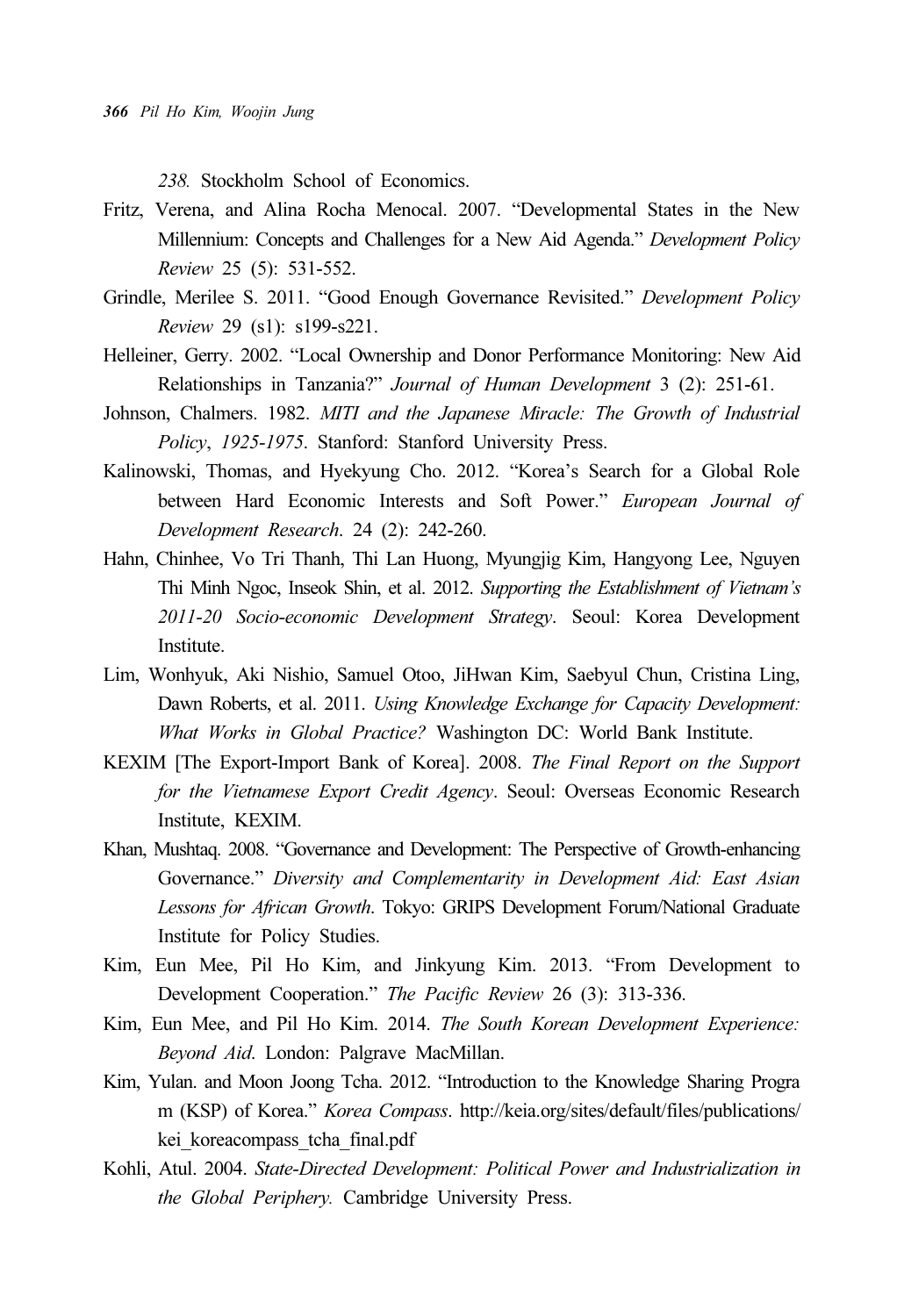- Lim, Wonhyuk, Yoon Jung Kim, Jang Saeng Kim, and Minah Kang. 2010. Knowledge Sharing Platform and Network for the G20. Seoul: Korea Development Institute.
- Masina, Pietro P. 2006. Vietnam's Development Strategies. Routledge.
- OECD. 2008. Survey on Monitoring the Paris Declaration: Making Aid More Effective By 2010. http://www.oecd.org/development/effectiveness/42056862.pdf
- Ohno, Izumi. 2005. "Fostering True Ownership in Vietnam: From Donor Management." True Ownership and Policy Autonomy: Managing Donors and Owning Policies. Tokyo: GRIPS Development Forum.
- Ohno, Izumi, and Kenichi Ohno. 2008. "Ownership of What: Beyond National Strategies and Aid Harmonization in the Case of Vietnam." Aid Relationships in Asia: A Study of Japanese and Nordic Aid in Asia, edited by In Alf Morten Jerve, Yasutami Shimomura, and Annette Skovsted Hansen. London: Palgrave Macmillan.
- Ohno, Izumi. and Masumi Shimamura. 2007. Managing the Development Process and Aid: East Asian Experience in Building Central Economic Agencies. Tokyo: GRIPS Development Forum.
- Ohno, Kenichi. 2013. Learning to Industrialize: From Given Growth to Policy-Aided Industrialization. London: Routledge.
- Painter, Martin. 2003. Public Administration reform in Vietnam. Governance and Public Sector Reform in Asia: Paradigm Shifts or Business as Usual? London: Routledge.
- PRC [People's Republic of China]. 2011. "White Paper: China's Foreign Aid." China Daily, April 22, 2017. http://www.chinadaily.com.cn/opinion/2011-04/22/content\_123 74296.htm
- Shimomura, Yasutami. 2005. "Export Capacity Building in Thailand: Managing Donors and the Development Process toward a Self-Reliant Economy." True Ownership and Policy Autonomy: Managing Donors and Owning Policies, edited by Izumi Ohno.
- Shimomura, Yasutami, Kenichi Ohno, and Masashi Nagasu. 2005. "Introduction and Overview." True Ownership and Policy Autonomy: Managing Donors and Owning Policies, edited by Izumi Ohno.
- Six Banks. 2010. "Summary of Discussions at Six Development Banks Retreat." Golden Sand, Hoi An, Vietnam: Six Banks.
- Stallings, Barbara, and Eun Mee Kim. 2017. Promoting Development: The Political Economy of East Asian Foreign Aid. Singapore: Palgrave Macmillan.
- Svensson, Jakob. 2006. "Absorption Capacity and Disbursement Constraints." Research Department, Agence Française de Développement 14 (2): 43-68.
- Van de Walle, Nicolas. And Timothy A. Johnston. 1996. Improving Aid to Africa.